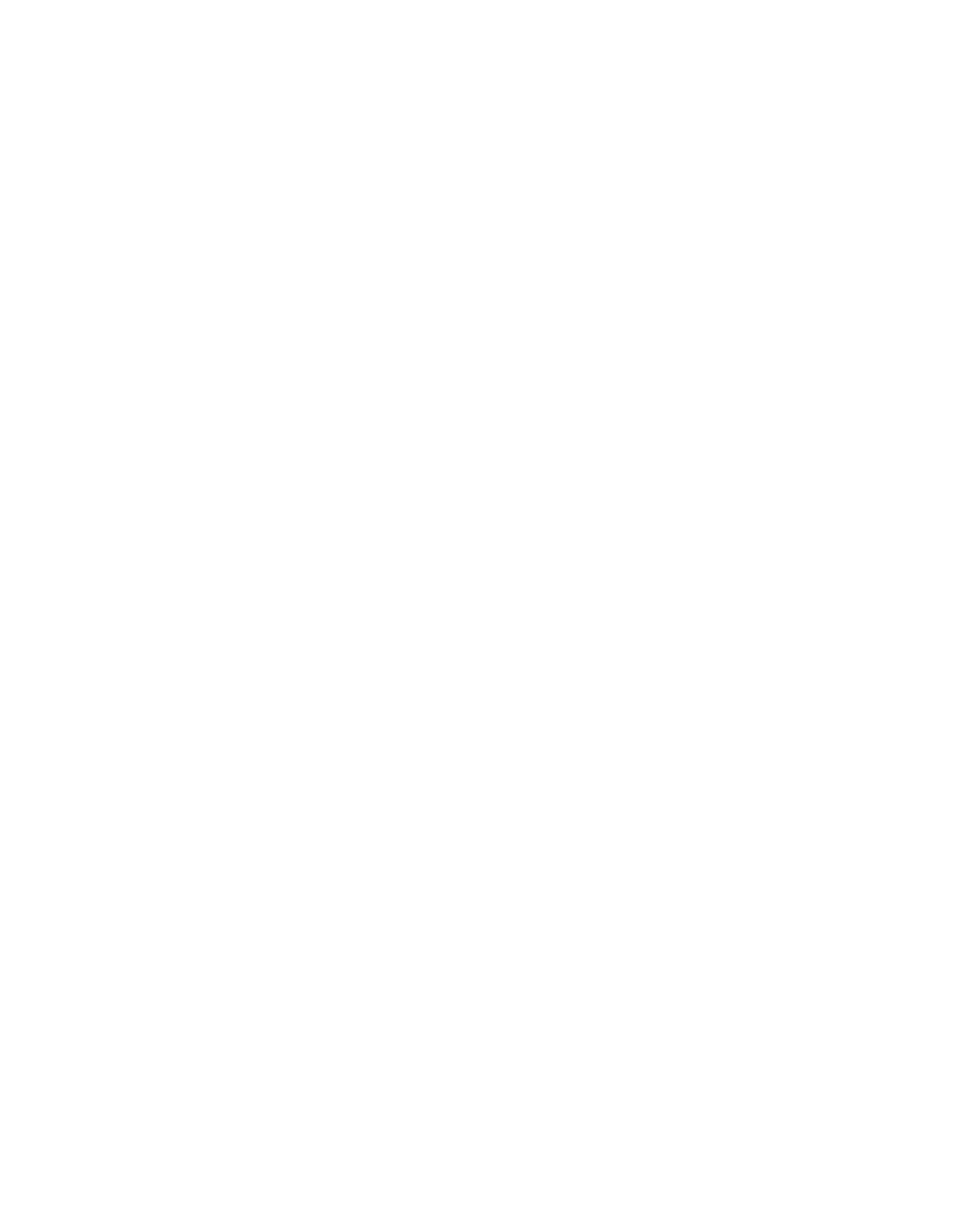## **In the case of Tehnogradnja DOO v. Serbia,**

The European Court of Human Rights (Third Section), sitting as a Committee composed of:

 Luis López Guerra, *President,*  Dmitry Dedov,

Branko Lubarda, *judges,*

and Fatoş Aracı, *Deputy Section Registrar,*

Having deliberated in private on 21 February 2017,

Delivers the following judgment, which was adopted on that date:

# PROCEDURE

1. The case originated in two applications (nos. 35081/10 and 68117/13) against Serbia lodged with the Court under Article 34 of the Convention for the Protection of Human Rights and Fundamental Freedoms ("theConvention") by Tehnogradnja DOO, a limited liability company based in Serbia ("the applicant company"), on 20 May 2010.

2. The applicant company was represented by Mr G. Nalić and D. Ignjatović, lawyers practising in Belgrade. The Serbian Government ("the Government") were initially represented by their former Agent, Ms V. Rodić, and more recently their current Agent, Ms N. Plavšić.

3. On 11 July 2014 and 16 September 2014 the applications were communicated to the Government.

4. The Government objected to the examination of the applications by a Committee. After having considered the Government's objection, the Court rejects it.

# THE FACTS

## I. THE CIRCUMSTANCES OF THE CASE

# **A. First set of civil proceedings**

5. On 25 March 2004 the applicant company concluded a contract with Univerzal Banka AD (hereinafter "the bank"), a private institution based in Belgrade. Under the terms of this contract, the applicant company acquired a debt belonging to the bank resulting from a final court judgment of 28 December 1999. That judgment was rendered against a socially-owned company called Mehanizacija (hereinafter "the debtor company") with its seat in Vladičin Han. On 29 August 2000, upon the bank's application to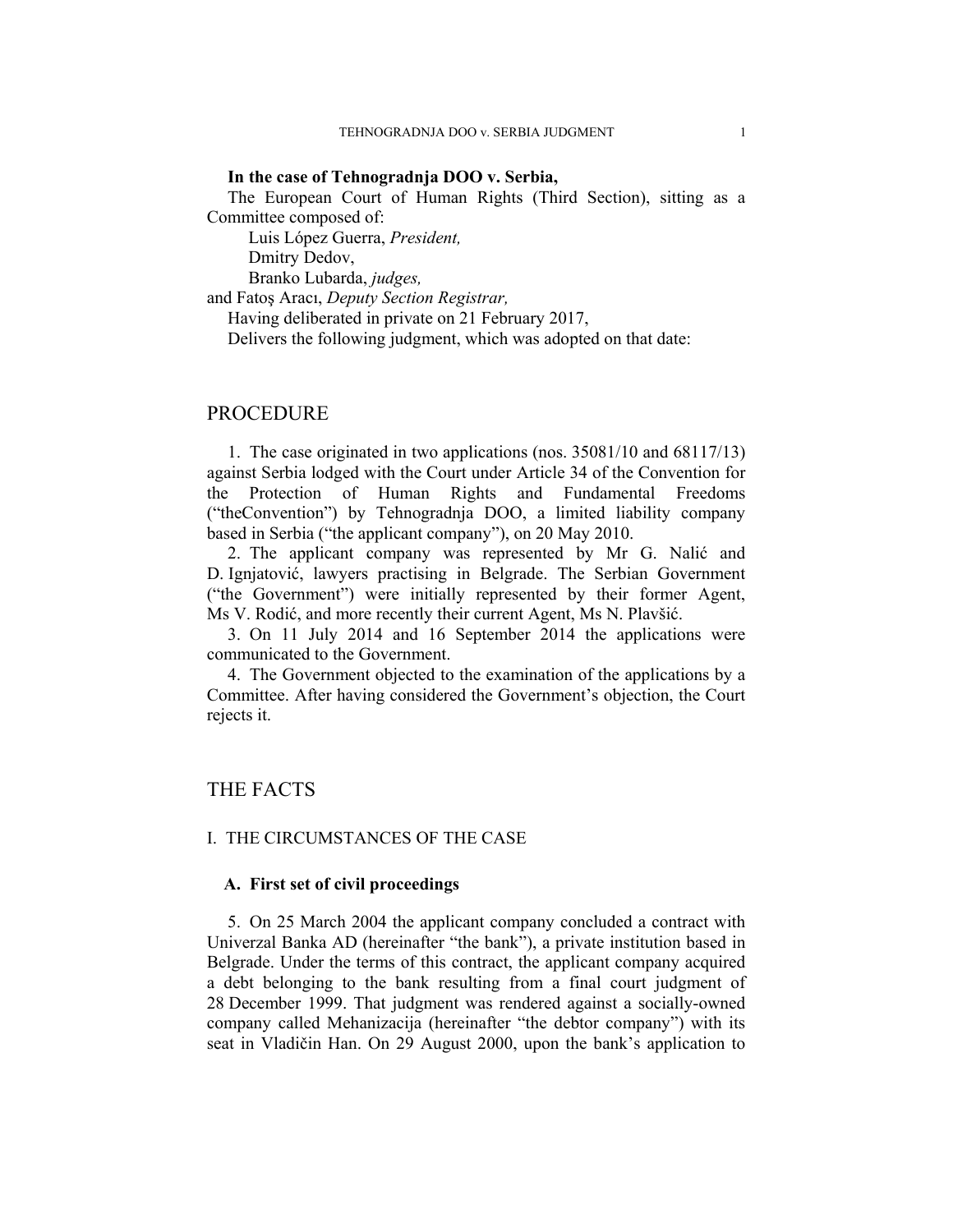that effect, the Leskovac Commercial Court ordered the enforcement of the said judgment and the debtor company subsequently paid a part of the judgment debt.

6. On 14 April 2005, upon the applicant company's application to that effect, the Leskovac Commercial Court again ordered the full enforcement of the judgment in question.

7. On 26 July 2005 the applicant company concluded a settlement with the debtor company, which was later annulled following an application by the debtor company by a decision of the Leskovac Commercial Court of 22 January 2009. That decision became final on 3 March 2010.

# **B. Second set of civil proceedings**

8. On 24 December 2001 the Leskovac Commercial Court ordered the debtor company to pay the applicant company specified amounts.

9. On 2 February 2005, upon the applicant company's application to that effect, the Leskovac Commercial Court ordered the enforcement of the said judgment.

# **C. Insolvency proceedings**

10. On 1 March 2010 the Leskovac Commercial Court opened insolvency proceedings in respect of the debtor company. As a result, all of the other ongoing enforcement proceedings against the debtor company were stayed.

11. The applicant company duly reported its claims based on the abovementioned judgments.

12. On 15 October 2010 the Leskovac Commercial Court recognised a part of the applicant company's claims and instructed the applicant company to initiate civil proceedings in respect of the remainder.

13. On 29 May 2012 the Leskovac Commercial Court ruled partly in favour of the applicant company and dismissed the remainder of its claims. That decision was upheld by the Commercial Appeals Court on 25 October 2013. The domestic courts found that the contract which the applicant company had concluded with the bank (see paragraph 5 above) entitled it only to the recovery of the amount paid for the transfer of the debt owed to the bank in question, not the judgment debt itself.

14. The insolvency proceedings are still ongoing.

## II. RELEVANT DOMESTIC LAW AND PRACTICE

15. The relevant domestic law concerning the status of socially-owned companies, as well as enforcement and insolvency proceedings, has been outlined in the cases of *R. Kačapor and Others v. Serbia* (nos. 2269/06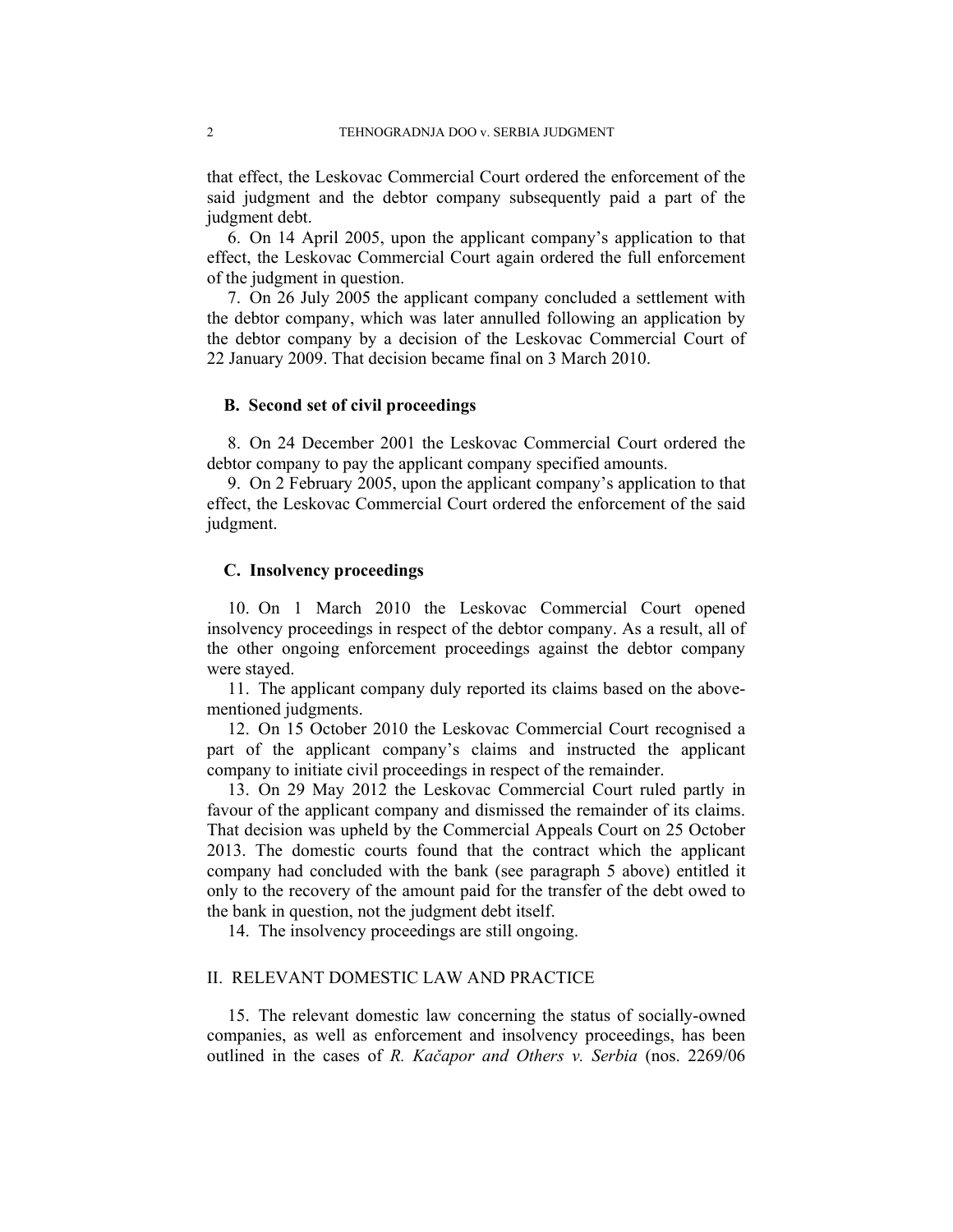*et al*., §§ 57-64 and 71-76, 15 January 2008) and *Jovičić and Others v. Serbia* ((dec.), no. 37270/11, §§ 88-93, 15 October 2013). Furthermore, the case-law of the Constitutional Court in respect of socially-owned companies, together with the relevant provisions concerning constitutional redress has likewise been outlined in the admissibility decision in *Marinković v. Serbia* ((dec.), no. 5353/11, §§ 26 -29 and 31-44, 29 January 2013), the judgment in *Marinković v. Serbia* (no. 5353/11, §§ 29-31, 22 October 2013) and the decision in *Ferizović v. Serbia* ((dec.), no. 65713/13, §§ 12-17, 26 November 2013).

# THE LAW

# I. JOINDER OF THE APPLICATIONS

16. The Court considers that, in accordance with Rule 42 § 1 of the Rules of Court, the applications should be joined, given their common factual and legal background.

# II. ALLEGED VIOLATIONS OF ARTICLES 6 § 1 AND 13 OF THE CONVENTION AND OF ARTICLE 1 OF PROTOCOL No. 1

17. The applicant company complained of the respondent State's failure to enforce the two final court judgments concerned and of the lack of an effective remedy in that connection. The applicant company, in so doing, relied on Articles 6 § 1 and 13 of the Convention and on Article 1 of Protocol No. 1, which, in so far as relevant, read as follows:

# **Article 6 § 1**

"In the determination of his civil rights and obligations ..., everyone is entitled to a fair and public hearing within a reasonable time by an independent and impartial tribunal established by law."

#### **Article 1 of Protocol No. 1**

"Every natural or legal person is entitled to the peaceful enjoyment of his possessions. No one shall be deprived of his possessions except in the public interest and subject to the conditions provided for by law and by the general principles of international law.

The preceding provisions shall not, however, in any way impair the right of a State to enforce such laws as it deems necessary to control the use of property in accordance with the general interest or to secure the payment of taxes or other contributions or penalties."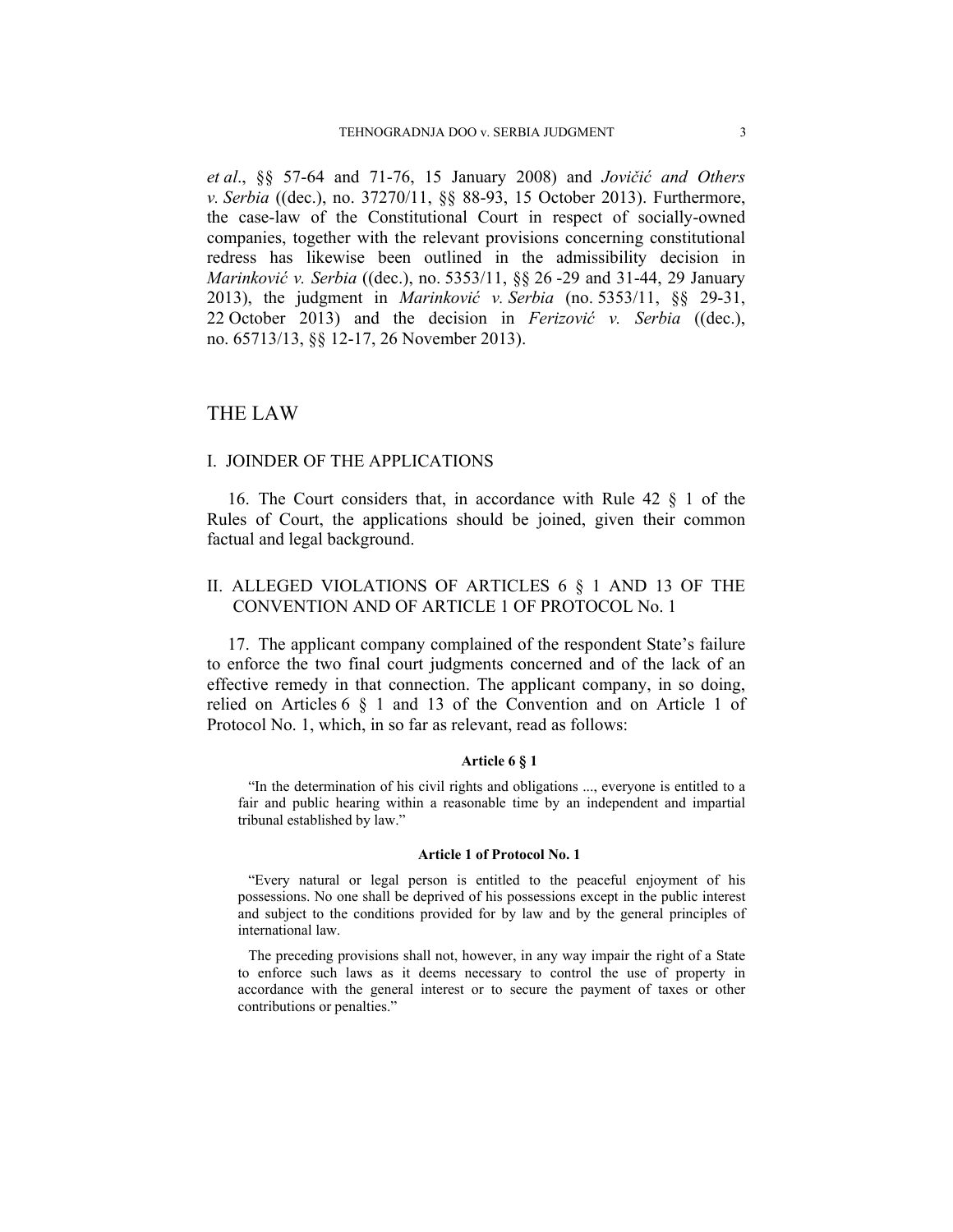#### **Article 13**

"Everyone whose rights and freedoms as set forth in [the] Convention are violated shall have an effective remedy before a national authority notwithstanding that the violation has been committed by persons acting in an official capacity."

#### **A. Admissibility**

18. The Court notes that the application is not manifestly ill-founded within the meaning of Article 35  $\S$  3 (a) of the Convention. It further notes that it is not inadmissible on any other grounds. It must therefore be declared admissible.

#### **B. Merits**

19. The Government maintained that the debtor company had been both legally and financially independent from the State and that its insolvency could not be attributed to it. The Government further submitted that, in any event, their liability could not be extended to any other amounts apart from the ones established in the Commercial Court's decisions of 15 October 2010 and 29 May 2012 (see paragraphs 12 and 13 above).

20. The applicant company disagreed. It argued that the amounts established by the final court's judgments of 28 December 1999 and 24 December 2001 could not be disputed in the subsequent insolvency proceedings, as was done by the Commercial Court decisions of 15 October 2010 and 29 May 2012.

21. As to the State's responsibility for the debt of the company in question, the Court has already stated on numerous occasions in comparable cases against Serbia that the State is liable for honouring the debts of socially-owned or State-owned companies established by final domestic court judgments (see, for example, *Crnišanin and Others v. Serbia*, nos. 35835/05, 43548/05, 43569/05 and 36986/06, § 124, 13 January 2009, and *R. Kačapor and Others,* cited above*,* §§ 97-98). The Court sees no reason to depart from that reasoning in the present case. However, the Court has still to determine which are the exact decisions that would engage the respondent State's liability.

22. The Court reiterates at the outset that it is not its task to take the place of the domestic courts. It is primarily for the national authorities, notably the courts, to resolve problems of interpretation of domestic legislation (see, among many authorities, *Brualla Gómez de la Torre v. Spain*, 19 December 1997, § 31, *Reports of Judgments and Decisions* 1997-VIII). That being so, the Court will not question the interpretation of domestic law by the national courts, save in the event of evident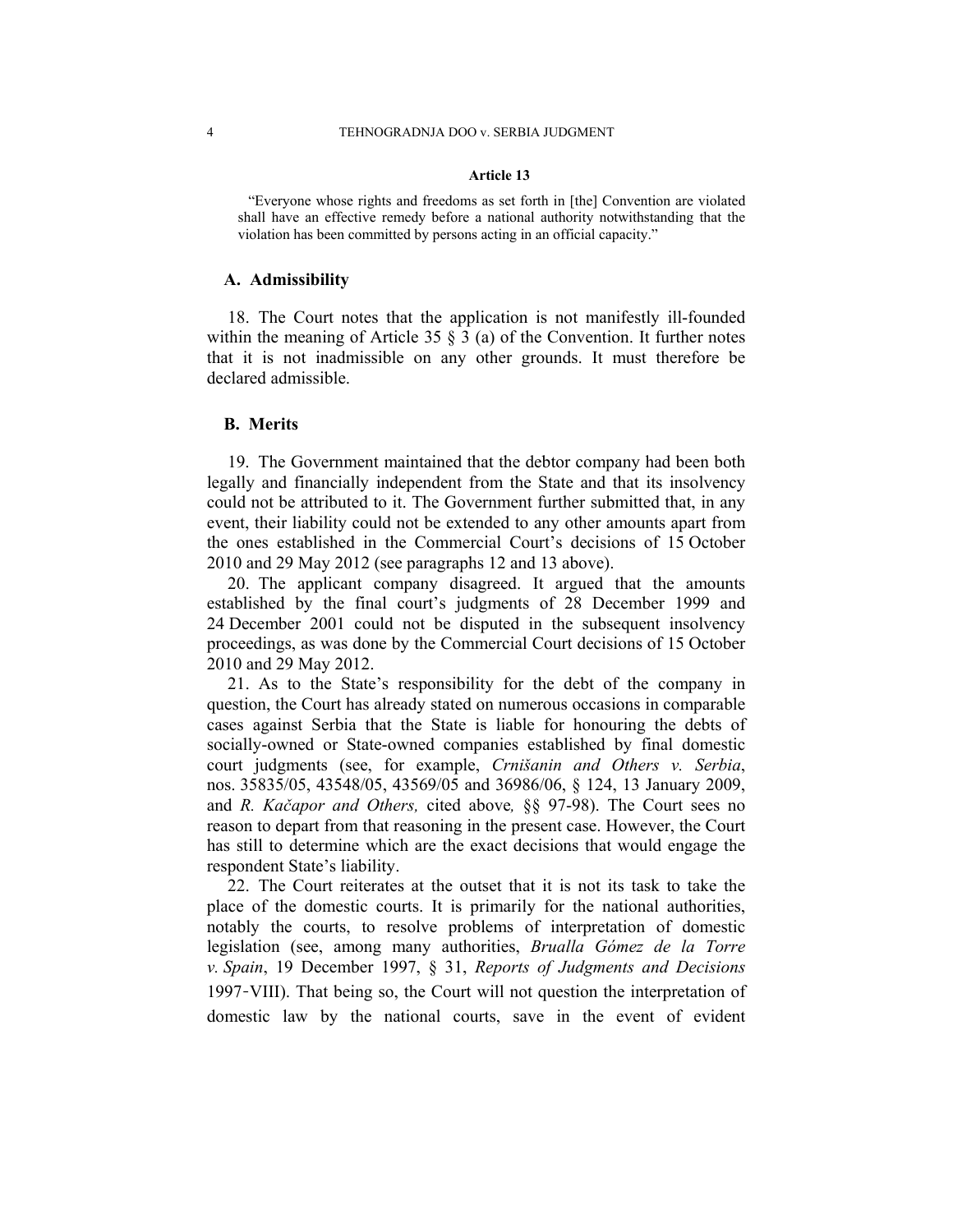arbitrariness (see, *mutatis mutandis*, *García Ruiz v. Spain* [GC], no. 30544/96, §§ 28-29, ECHR 1999-I).

23. Turning to the present case, the Court notes that the first decisions which were rendered in the applicant company's name concerning the claims established by the judgment of 28 December 1999 were the decisions of the Commercial Court of 15 October 2010 and 29 May 2012.

24. Furthermore, according to domestic law, the debtor company cannot simultaneously be subjected to insolvency and an enforcement procedure. Any ongoing enforcement proceedings must thus be stayed, while new enforcement proceedings cannot be instituted as long as the insolvency proceedings are still pending. Therefore, the only decisions relevant for the applicant company should be the ones rendered in the course of insolvency proceedings.

25. In addition, the domestic courts found that the contract which the applicant company had concluded with the bank entitled it only to the recovery of the amount paid for the transfer of the bank's claims in question, not the judgment debt itself (see paragraph 13 above).

26. Taking into account that the Court has no general competence to substitute its own assessment of the facts or application of the law for that of national courts and that the decisions of the Commercial Court of 15 October 2010 and 29 May 2012 do not disclose any arbitrariness or unfairness, the Court cannot but accept the Government argument to the effect that its liability should only be limited to the amounts established in those decisions.

27. Having established the scope of the Government's liability, the Court lastly notes that the domestic decisions of 15 October 2010 and 29 May 2012 remain unenforced.

28. The Court observes that it has frequently found violations of Article 6 of the Convention and/or Article 1 of Protocol No. 1 in cases raising issues similar to those raised in the present case (see, *mutatis mutandis*, *R. Kačapor and Others*, cited above, §§ 115-16 and § 120, and *Crnišanin and Others,* cited above, §§ 123-24 and §§ 133-34).

29. Having examined all the material submitted to it, the Court considers that the Government have not put forward any fact or convincing argument capable of persuading it to reach a different conclusion in the present case. There have, accordingly, been violations of Article 6 § 1 of the Convention and of Article 1 of Protocol No. 1 in respect of the non-enforcement of the Commercial Court's decisions of 15 October 2010 and of 29 May 2012.

30. Having reached this conclusion, the Court does not find it necessary to examine essentially the same complaint under Article 13 of the Convention (see *mutatis mutandis*, *Kin-Stib and Majkić v. Serbia*, no. 12312/05, § 90, 20 April 2010).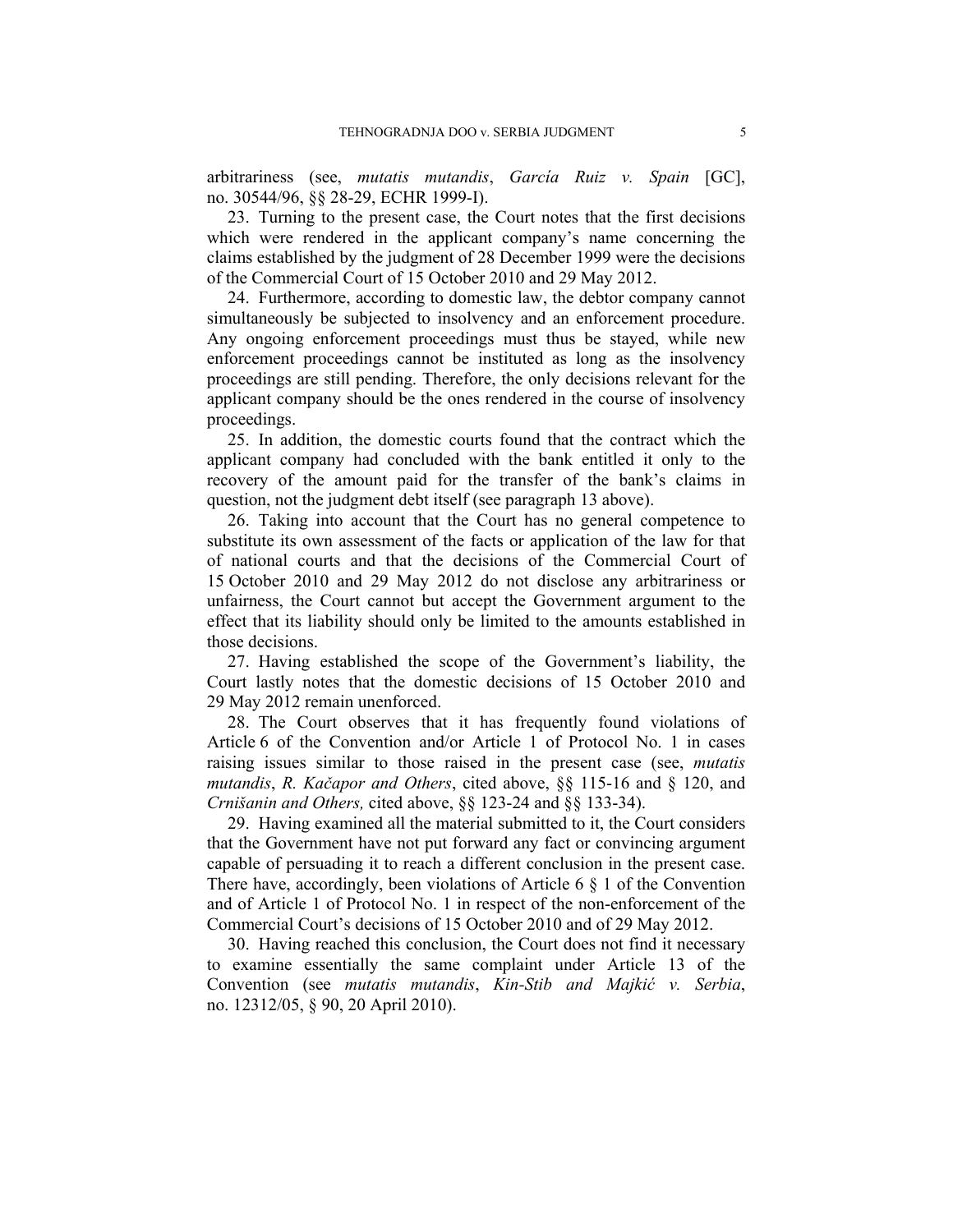## III. APPLICATION OF ARTICLE 41 OF THE CONVENTION

# 31. Article 41 of the Convention provides:

"If the Court finds that there has been a violation of the Convention or the Protocols thereto, and if the internal law of the High Contracting Party concerned allows only partial reparation to be made, the Court shall, if necessary, afford just satisfaction to the injured party."

# **A. Damage, costs and expenses**

32. The applicant company requested that the State be ordered to pay it, from its own funds: (i) the debt established by the judgments of 28 December 1999 and 24 December 2001, plus the costs of the enforcement proceedings; (ii) 1,502,190.51 Serbian dinars for the costs and expenses incurred before domestic courts; and (iii) 3,950 euros (EUR), in total, for the costs and expenses incurred before the Court. The applicant company explicitly stated that it did not seek compensation for nonpecuniary damage.

33. The Government contested these claims.

34. Having regard to the violations found in the present case and its own case-law (see, for example, *R. Kačapor and Others*, cited above §§ 123-26; and *Crnišanin and Others*, cited above, § 139), the Court considers that the Government should pay to the applicant company the sums awarded in the final domestic decisions of 15 October 2010 and 29 May 2012 (see paragraphs 5 and 26 above), less any amounts which may have already been paid on that basis.

35. Since the applicant company did not ask for non-pecuniary damages, the Court considers that there is no call to award it any sum on that account.

36. According to the Court's case-law, an applicant is entitled to the reimbursement of costs and expenses only in so far as it has been shown that these have been actually and necessarily incurred and are reasonable as to quantum. That is, the applicant must have paid them, or be bound to pay them, pursuant to a legal or contractual obligation, and they must have been unavoidable in order to prevent the violation found or to obtain redress. The Court requires itemised bills and invoices that are sufficiently detailed to enable it to determine to what extent the above requirements have been met. In the present case, regard being had that the applicant company submitted only the invoices in respect to costs and expenses incurred before the Court and the above criteria, the Court considers it reasonable to award the sum of EUR 500, plus any tax that may be chargeable to the applicant company, covering costs incurred before the Court.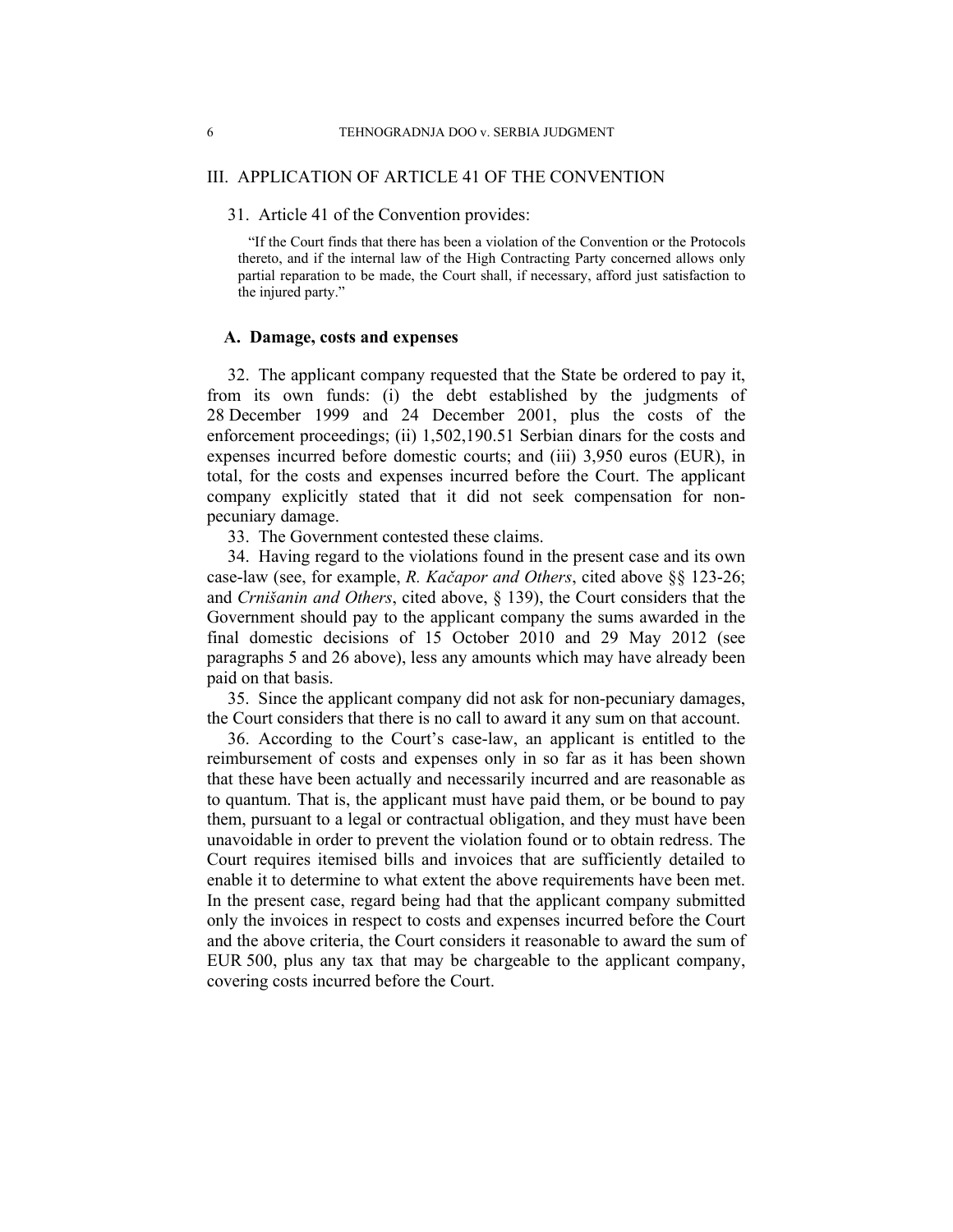# **B. Default interest**

37. The Court considers it appropriate that the default interest rate should be based on the marginal lending rate of the European Central Bank, to which should be added three percentage points.

# FOR THESE REASONS, THE COURT, UNANIMOUSLY,

- 1. *Decides* to join the applications;
- 2. *Declares* the applications admissible;
- 3. *Holds* that there has been a violation of Articles 6 § 1 of the Convention and Article 1 of Protocol No. 1 to the Convention;
- 4. *Holds* that there is no need to examine separately the complaint under Article 13 of the Convention;
- 5. *Holds*

(a) that the respondent State is to pay the applicant company, from its own funds and within three months, the sums awarded in the Commercial Court's decisions of 15 October 2010 and 29 May 2012 rendered in its favour, less any amounts which may have already been paid on that basis;

(b) that the respondent State is to pay the applicant company, within the same period, EUR 500 (five hundred euros) to cover costs and expenses incurred before the Court, plus any tax that may be chargeable to the applicant company, which is to be converted into the currency of the respondent State at the rate applicable at the date of settlement;

(c) that from the expiry of the above-mentioned three months until settlement simple interest shall be payable on the above amounts at a rate equal to the marginal lending rate of the European Central Bank during the default period plus three percentage points;

6. *Dismisses* the remainder of the applicant company's claim for just satisfaction.